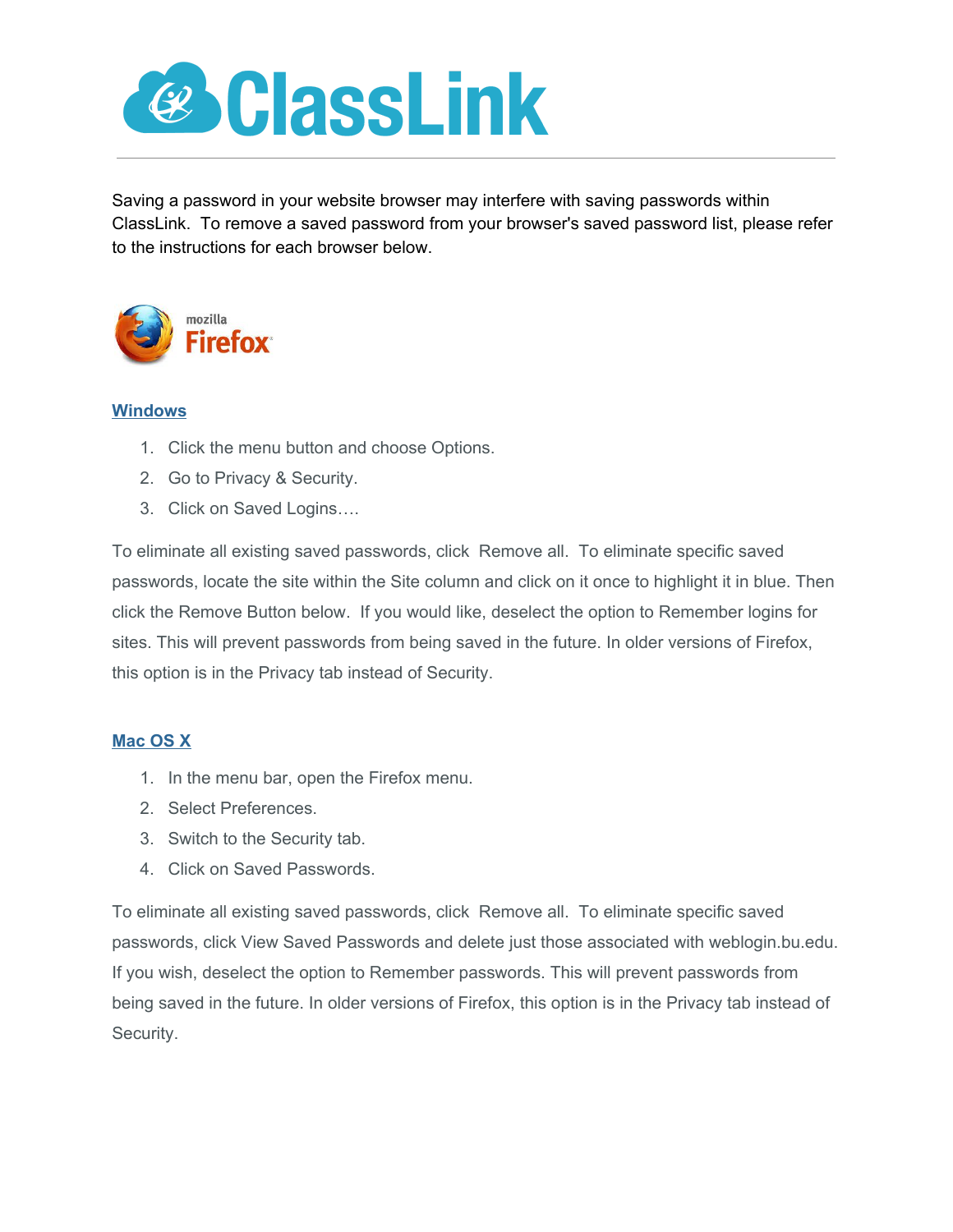



- 1. At the top right, click More  $\begin{array}{c} \begin{array}{c} \begin{array}{c} \end{array} \end{array}$  Settings.
- 2. At the bottom, click Advanced.
- 3. Under "Passwords and forms," click Manage passwords.
- 4. See, delete, or export a password:
	- See: To the right of the website, click Preview . If you lock your computer with a password, you'll be prompted to enter your computer password.
	- Delete: To the right of the website, click More Remove.
	- Export: To the right of "Saved Passwords," click More  $\begin{array}{c} \hbox{1mm} \end{array}$  Export passwords.

To clear all your saved passwords, [clear browsing data](https://support.google.com/chrome/answer/2392709) and select "Passwords."

## Stop saving passwords

By default, Chrome offers to save your password. You can turn this option off or on at any time.

- 1. On your computer, open Chrome.
- 2. At the top right, click More  $\begin{array}{c} \begin{array}{c} \bullet \\ \bullet \end{array}$  Settings.
- 3. At the bottom, click Advanced.
- 4. Under "Password and forms," click Manage passwords.
- 5. Turn the setting off.
- 5. More information on managing website passwords in Chrome can be found in [the](https://support.google.com/chrome/answer/95606?hl=en) [Google](https://support.google.com/chrome/answer/95606?hl=en) Help pages.